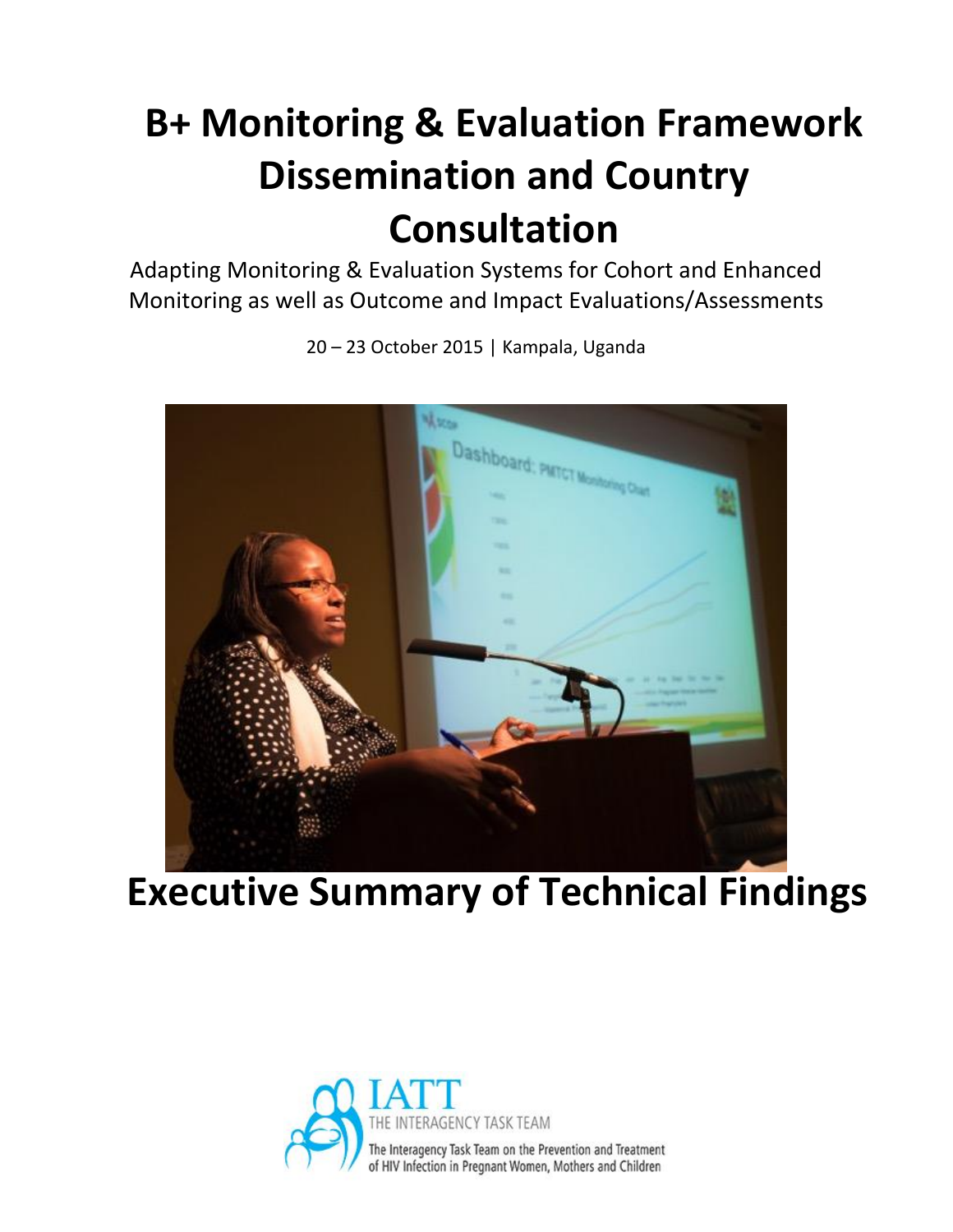

A robust monitoring and evaluation (M&E) system is a key component of a strong health system, able to respond to and provide quality health services across a diverse population. Similar to other disease-specific programs, HIV faces the task of aligning to WHO-led guideline changes as new scientific evidence on prevention and treatment emerges. With the current WHO recommendation of lifelong ART for all pregnant and breastfeeding women living with HIV, outcomes (including maternal survival and final infant HIV status) require monitoring through longitudinal data systems complemented with regular cohort analyses, as well as enhanced monitoring. Additionally, as we move toward the need for more strategic policies and programming to garner system and resource efficiencies, M&E systems need to be designed to be able to inform differences arising from age, sex and geographic trends as well as identify weaknesses such as sub-optimal commodity supply and testing quality.

In 2015, the IATT monitoring and evaluation working group (MEWG) finalized and disseminated the IATT B+ M&E Framework. One mechanism used to disseminate was to convene a 15 Country Consultation that took place in October 2015. Country participation was determined as follows: the eight 2015 priority countries (Cameroon, Kenya, Mozambique, Nigeria, South Africa, Tanzania, Uganda & Zambia) that contributed 70% of new infections among the Global Plan countries in 2013, three countries (Malawi, Rwanda and Zimbabwe) representing best practices from the region and four countries (Botswana, Cote d'Ivoire, DRC and Namibia) who are in the process of reviewing their M&E systems for B+ roll out. Each country team included representatives from Ministries of Health, United Nations Organizations, United States Government Agencies, Implementing Partner and Civil Society Organizations; while facilitators came from Center for Disease Control and Prevention (CDC), Elizabeth Glaser Paediatric AIDS Foundation (EGPAF), Health Information Systems Program (HISP) Uganda, International Center for AIDS Care and Treatment Programmes (ICAP) at Columbia University, Joint United Nations Programme on HIV/AIDS (UNAIDS), University of California San Francisco (UCSF), United Nations Children's Fund (UNICEF), University of Oslo, United States Agency for International Development (USAID) and World Health Organization (WHO).

As a result of this consultative process, a number of key agreements were reached.

#### *10 key agreements among 15 countries and global partners in attendance*

#### **1. Limited integration of ART, PMTCT and MNCH M&E systems to date**

Progress has been limited on the integrating of ART, PMTCT and MNCH M&E systems over the last 4 years in most countries. This may be due to the fact that ART, PMTCT and MNCH programmes often run as separate parallel programmes with minimal joint coordination efforts. Global partners and the 15 countries in attendance agreed integration of these systems will be central to monitoring the adoption and roll out of Option B+ programmes.

#### **2. Importance of cohort monitoring for B+ retention data**

Cohort monitoring systems are necessary to obtain programme retention data. Longitudinal registers are critical to being able to conduct cohort monitoring in a paper-based system.

#### **3. Recommended cohorts for B+ M&E**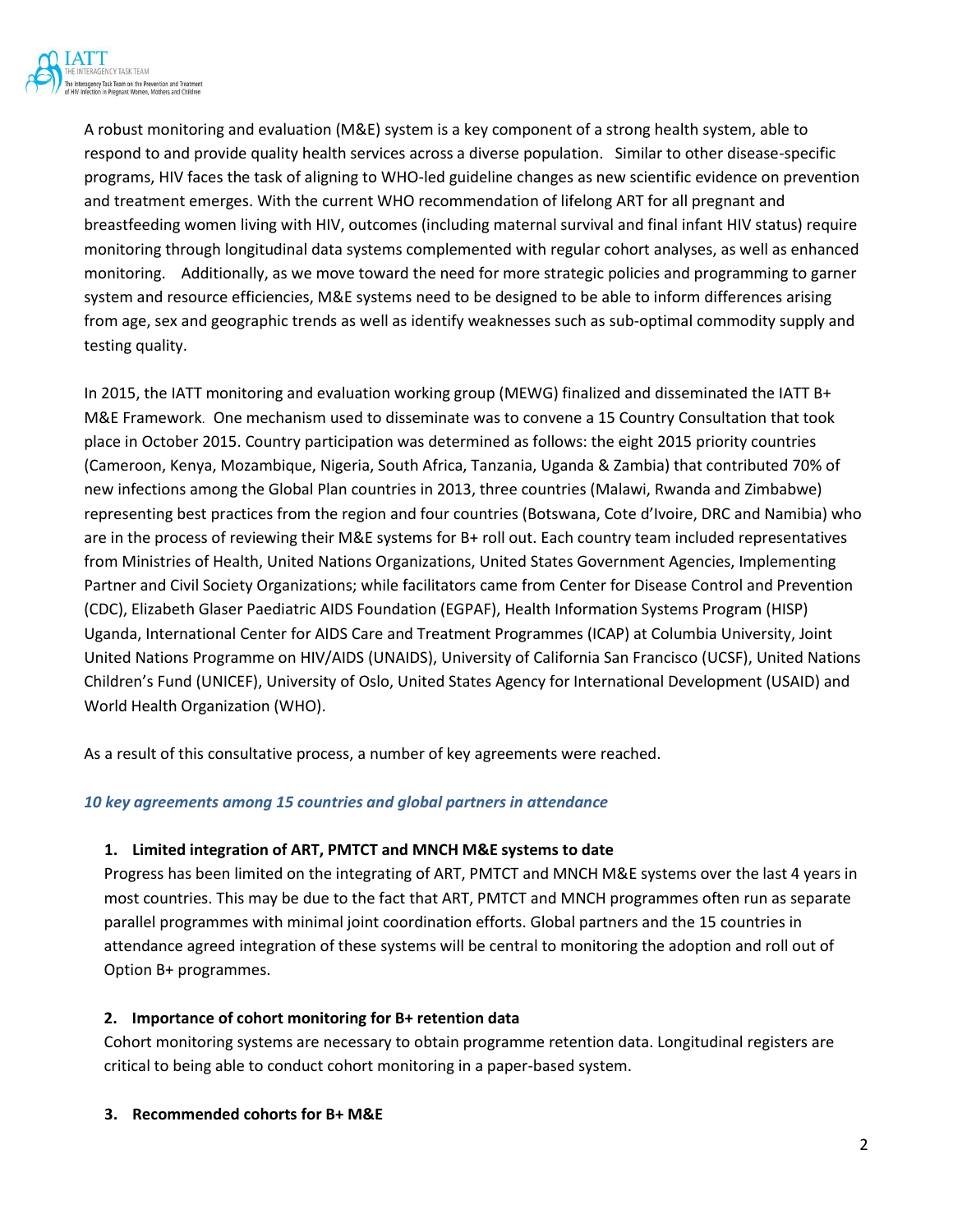

As outlined in the IATT's B+ M&E Framework, there are three recommended PMTCT B+ cohorts of interest—a maternal ART cohort, a maternal ANC cohort, and a HEI (birth) cohort. Each cohort requires a separate longitudinal register.

#### **4. Additional cohorts under consideration: mother-infant pair (MIP) cohort**

While the IATT's B+ M&E Framework recommends separate maternal and HEI (birth) cohorts**,** some countries (Côte d'Ivoire, Democratic Republic of Congo and Tanzania) have adopted or are planning to adopt a single MIP cohort and use a single MIP register. The benefit of an MIP register is that it allows for joint tracking of the mother and her infant using one tool. While an MIP register is useful for follow-up it is not well designed for distinct monitoring of maternal and HEI outcomes, which requires defining of separate cohorts (i.e. month of ART initiation, or month of infants birth). Further evidence is urgently needed to determine the effectiveness of these registers for cohort monitoring and retention outcomes as countries pilot and scale up these approaches.

#### **5. Consensus on a definition of maternal ART retention—to address issues with early retention**

Maternal ART retention is defined as the proportion of HIV positive pregnant and/or breastfeeding women on ART retained on treatment at 1, 2, and 3 months post ART initiation (early retention), and then at 6, 9 and 12 months post ART initiation. Going beyond this retention would be monitored under adult care and treatment programmes at 24, 36 and 48 months post initiation.

#### **6. Consensus definition of HEI retention**

HEI cohorts should be monitored as a birth cohort—as outlined in the IATT B+ M&E Framework. HEI retention is defined as monitoring at specific time points, of all children born to HIV positive mothers enrolled and benefitting from services along the care continuum, from birth to final outcome.

## **7. Enhanced monitoring is critical during early Option B+ scale up, complimentary enhanced and routine monitoring systems may have a role in improving programme quality**

Enhanced monitoring of a critical set of indicators during early implementation of B+ can help assure quality programme scale up. Enhanced monitoring should be done through a purposeful sampling approach. An enhanced monitoring system, while it may set up parallel reporting systems in the short term can play an important role in strengthening routine reporting and data use during B+ scale up, towards improving programme quality. Some countries have demonstrated the potential for these systems to be integrated with national monitoring systems (DHSI2).

### **8. Developing unique ID's to link mother-infant pairs is a secondary priority**

While the importance of implementing unique IDs to link MIP's across services and geographies is acknowledged, operationalization needs to be considered within the context of individual countries. It may be more feasible to implement unique identifiers for mothers and infants in separate cohorts, or in combined mother-infant pair cohorts, in geographies that are taking electronic data systems to significant scale. While electronic data systems are considered and brought to scale, operationalization of effective paper-based cohort monitoring systems should be prioritized over the move to implementation of unique IDs.